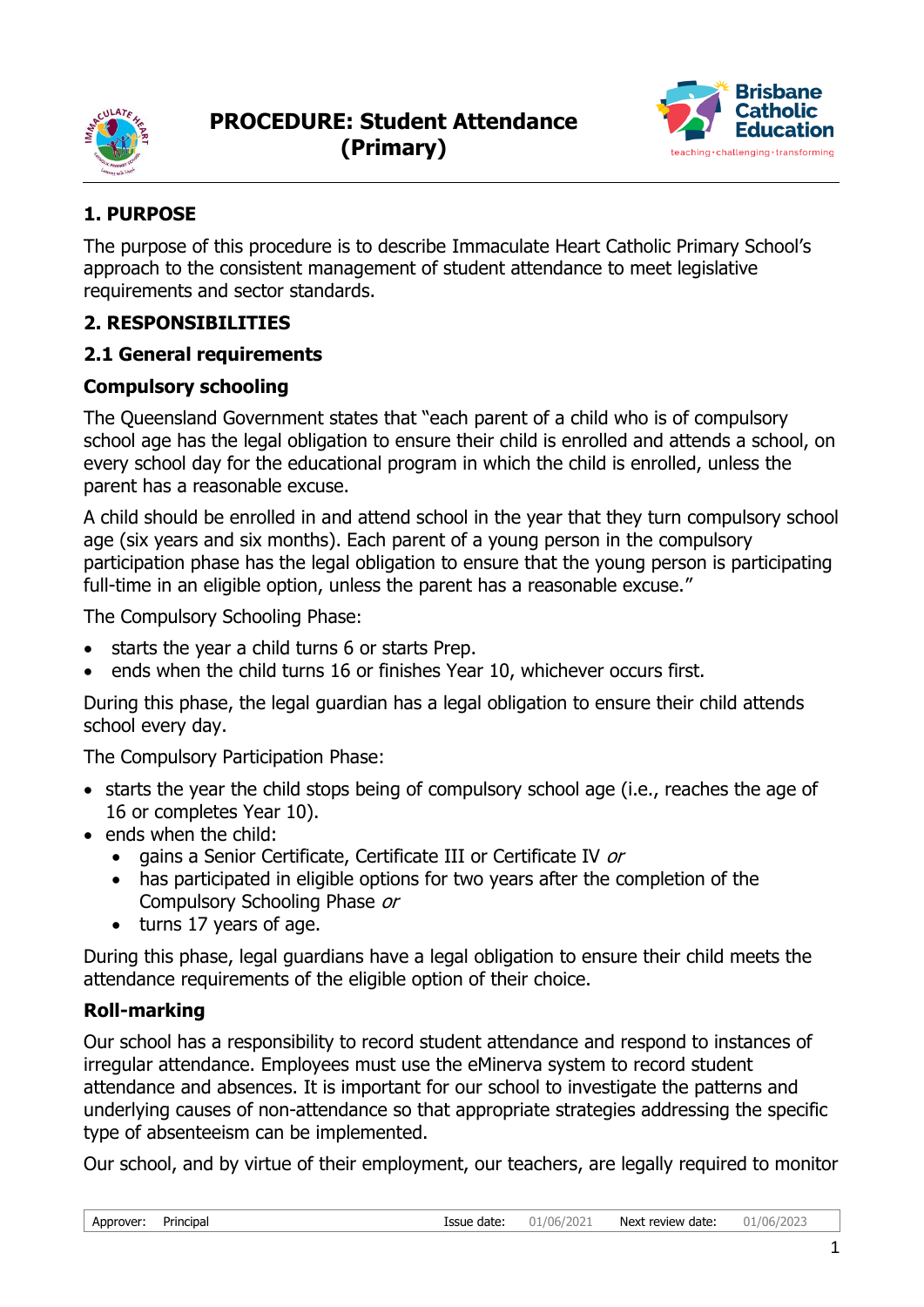



and record attendance of students in their care on a daily basis, whether absent or present in class, on excursion or at a school-based activity.

### **Student attendance level**

Students, legal guardians, and employees work together to ensure all students meet the school expectation of 90% or above attendance and zero unexplained absences.

90% attendance equates to 5 days absence per term and 10 days absence per semester.

#### **2.2 Roles and responsibilities**

| <b>Responsibilities</b>                                                                    |
|--------------------------------------------------------------------------------------------|
| implement this procedure<br>$\bullet$                                                      |
| manage student attendance in consultation with the school                                  |
| community                                                                                  |
| engage with families to proactively promote high levels of<br>student attendance           |
| monitor non-attendance and re-engage students in                                           |
| partnership with parents/legal guardians                                                   |
| ensure compliance of data entry in alignment with eMinerva<br>requirements                 |
| ensure employees are made aware of BCE's Student                                           |
| Attendance policy and this procedure                                                       |
| ensure a link to this procedure is provided to relief staff                                |
| (i.e., published on school portal)                                                         |
| record and report attendance data in annual reviews                                        |
| ensure relief staff are entered into WSS timesheets in order<br>to gain access to eMinerva |
| ensure eMinerva training is part of the induction process for                              |
| new employees and annual training for existing employees.                                  |
| ensure data is entered into eMinerva in an accurate and<br>$\bullet$                       |
| timely manner, at least twice per day                                                      |
| for any student absent from school without explanation,<br>$\bullet$                       |
| report and follow up on the same day as the day of the                                     |
| absence to parents/legal guardians using ParentSMS                                         |
| follow up on eMinerva notifications of unexplained absences                                |
| inform Principal of unexplained or 3+ days of absence with<br>an explanation.              |
|                                                                                            |

### **3. PROCEDURE**

| <b>Activity</b>    | Requirement                                                                   |
|--------------------|-------------------------------------------------------------------------------|
| Attendance Marking | Attendance must be marked for all students each morning and<br>$\blacksquare$ |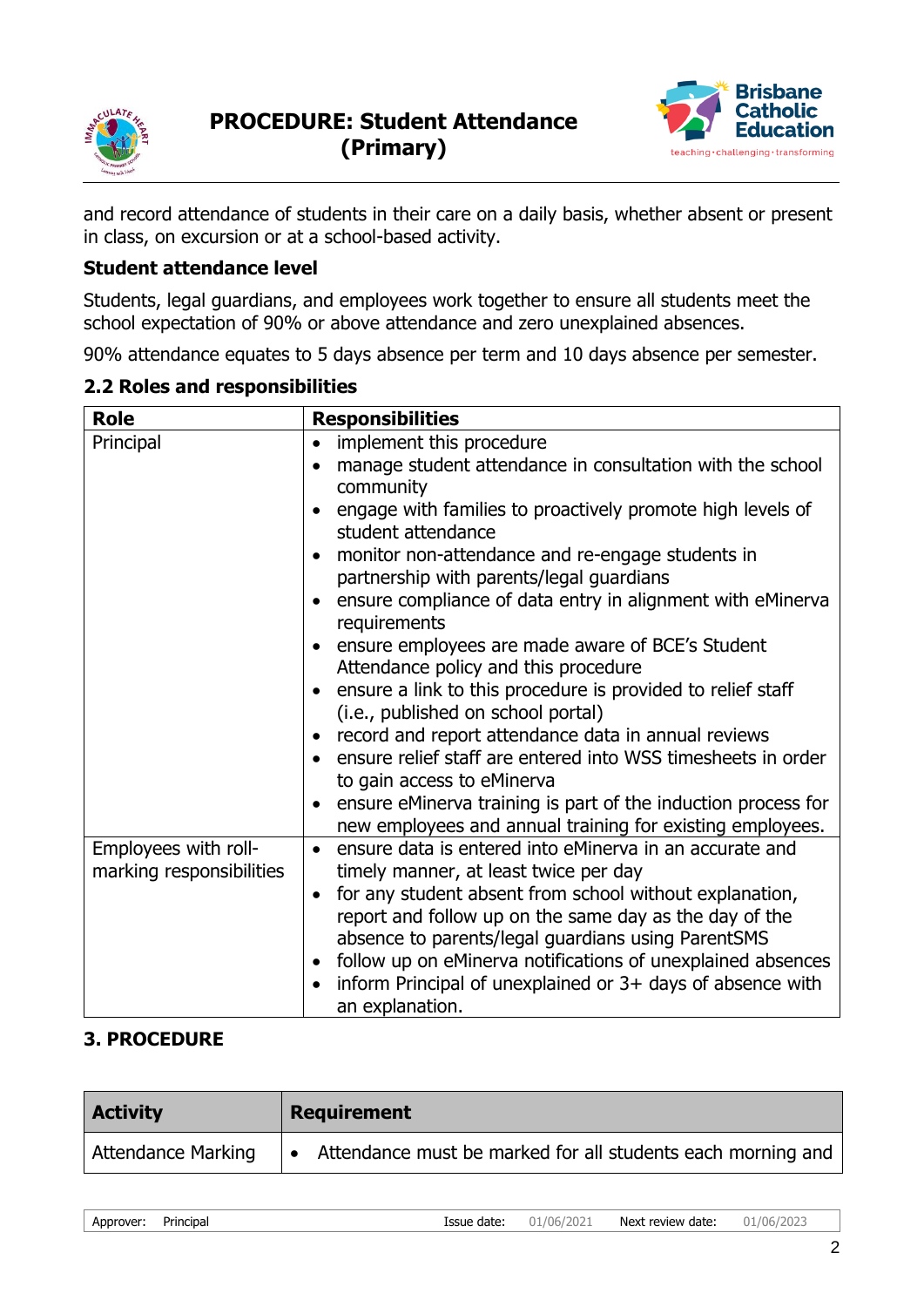



| <b>Activity</b>                   | <b>Requirement</b>                                                                                                                                                                                                                                                                                                                                                                                                                                                                                                                                                                                                                                                                                                                                                                                                                                        |
|-----------------------------------|-----------------------------------------------------------------------------------------------------------------------------------------------------------------------------------------------------------------------------------------------------------------------------------------------------------------------------------------------------------------------------------------------------------------------------------------------------------------------------------------------------------------------------------------------------------------------------------------------------------------------------------------------------------------------------------------------------------------------------------------------------------------------------------------------------------------------------------------------------------|
|                                   | afternoon by the class teachers<br>The Admin Secretary must check this has been done for<br>$\bullet$<br>classes at 9.00am and 2.15 pm daily<br>A phone call must be made to the teacher if the class roll is<br>$\bullet$<br>not marked on time<br>An email must be sent to the teacher for a class roll not<br>marked<br>The APRE must be advised of unmarked and incorrectly<br>marked rolls<br>Incorrectly marked rolls must be corrected by the teacher<br>responsible for the class.                                                                                                                                                                                                                                                                                                                                                                |
| Present Categories in<br>eMinerva | • Students who are:<br>in class must be marked 'Present - In Class'<br>$\circ$<br>in an alternate learning activity must be marked<br>$\circ$<br>'Present - Alternate Learning Activity'<br>with Guidance Counsellors must be marked as<br>$\circ$<br>'Present - In-School Appointment'<br>in sick bay must have their attendance category<br>$\circ$<br>changed to 'Present $-$ In Sick Bay' by the office<br>personnel<br>participating in activities (excursion, camps etc.)<br>$\circ$<br>must be marked by the teacher responsible for the<br>activity<br>These attendance categories must not be changed, unless<br>$\bullet$<br>the student is present in class and then the category must be<br>changed to 'Present - In Class'<br>Students must only be marked as 'Present – Not Required to<br>Attend' upon instruction from School Leadership. |
| Absent Categories in<br>eMinerva  | Students who are:<br>not in class, and notification has not been received<br>$\circ$<br>from a parent/legal guardian, must be marked 'Absent<br>- Unexplained'<br>not in class, and notification has been received from a<br>$\circ$<br>parent/legal guardian, must be marked 'Absent -<br>Explained'<br>When marking the roll, if teachers have received written<br>information from the parent/legal guardian regarding a<br>student's absence from school, the teacher must enter the<br>details (including absence category) into a log in eMinerva                                                                                                                                                                                                                                                                                                   |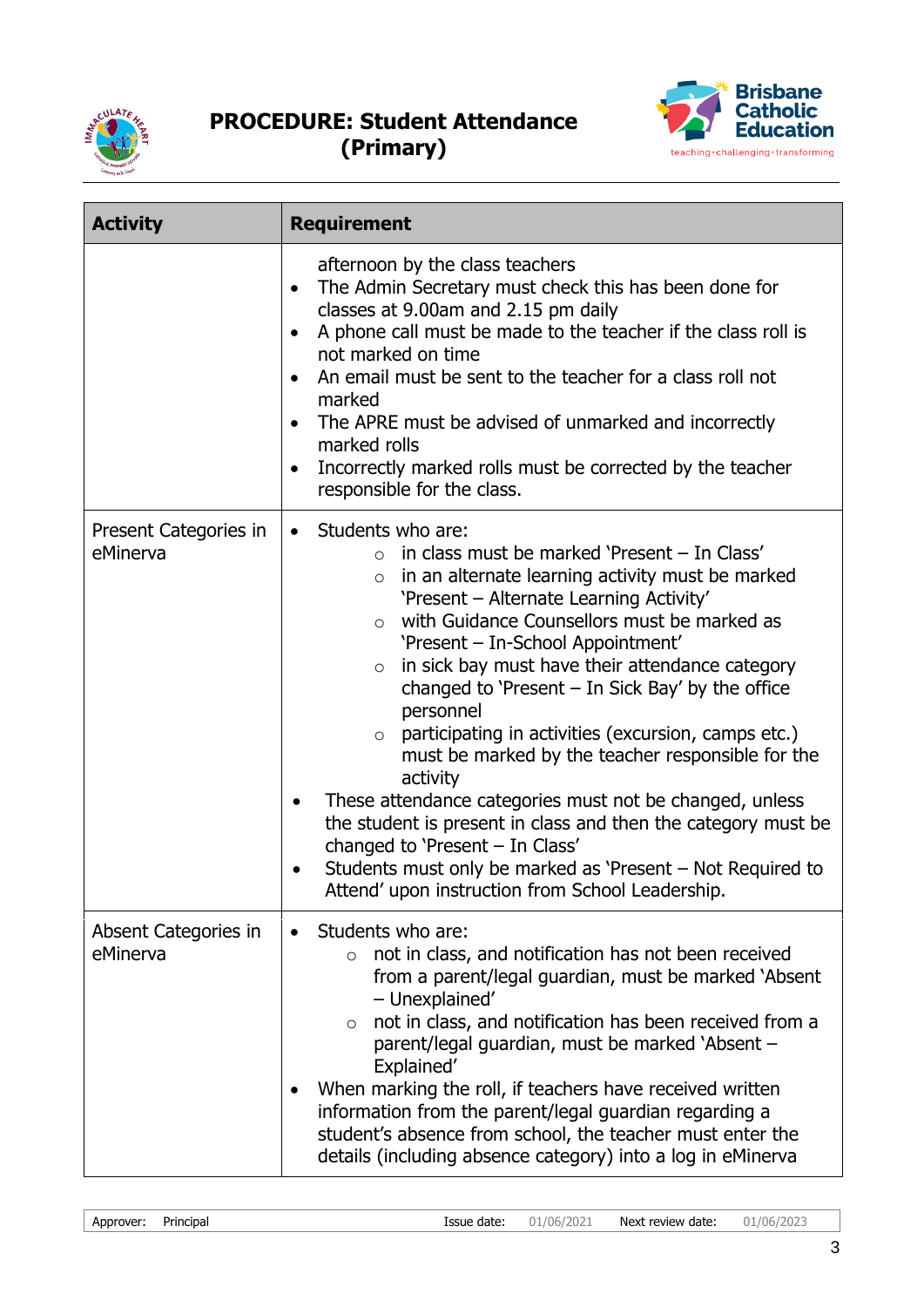



| <b>Activity</b>         | <b>Requirement</b>                                                                                                                                                                                                                                                                                                                                                                                                                                                                                                                                                                                                                                                                                                                                                                                                                                                                                                                                                                                                                                                                                                                                                                                                           |
|-------------------------|------------------------------------------------------------------------------------------------------------------------------------------------------------------------------------------------------------------------------------------------------------------------------------------------------------------------------------------------------------------------------------------------------------------------------------------------------------------------------------------------------------------------------------------------------------------------------------------------------------------------------------------------------------------------------------------------------------------------------------------------------------------------------------------------------------------------------------------------------------------------------------------------------------------------------------------------------------------------------------------------------------------------------------------------------------------------------------------------------------------------------------------------------------------------------------------------------------------------------|
|                         | If the parent/legal guardian has informed the office of the<br>absence, the Admin Secretary must enter these details into a<br>log in eMinerva<br>Class teachers must enter any information regarding future<br>planned absences of students by entering a Notified Absence<br>into e-Minerva<br>For any student absent from school without explanation, the<br>school must report to the parent/legal guardian on the day of<br>the absence<br>If a student is away for three (3) consecutive days (or earlier<br>if concerned), the class teacher/school officer or delegated<br>employee must contact the parent/legal guardian<br>If a student has been previously marked 'Present at school',<br>but they are not in class without permission, the teacher must<br>ring the office and advise that the student is not present.<br>Office personnel must inform school leadership that the<br>student is missing. They must then attempt to locate the<br>student who must be managed under the school's Student<br>Behaviour Support Plan<br>Students must only be marked as 'Absent – Not Required to<br>٠<br>Attend', 'Absent - Truant' or 'Absent - Internal Suspension'<br>upon instruction from school leadership. |
| Unexplained<br>Absences | A notification must be sent to the student's parent/legal<br>$\bullet$<br>guardian on the same day once an unexplained absence has<br>been identified. The class teacher/school officer or delegated<br>employee must follow up any unexplained absences by<br>contacting the student's parent/legal guardian<br>If a child protection order is in place, then the Child Safety<br>Officer must be notified, as well as the legal guardian<br>Past unexplained absences are indicated by the red<br>Unexplained Absence Alert icon on class rolls. When the class<br>teacher receives written explanation of the absence from the<br>student's legal guardian, they must update the absence<br>category and enter details into eMinerva.                                                                                                                                                                                                                                                                                                                                                                                                                                                                                     |
| Late Arrivals           | A student is considered to have arrived late any time after the<br>8.30 am bell on a school day<br>All students arriving late must sign in at the office and must<br>be given a late slip. This slip must be presented to the teacher<br>when arriving in class. If they do not have a late slip, they                                                                                                                                                                                                                                                                                                                                                                                                                                                                                                                                                                                                                                                                                                                                                                                                                                                                                                                       |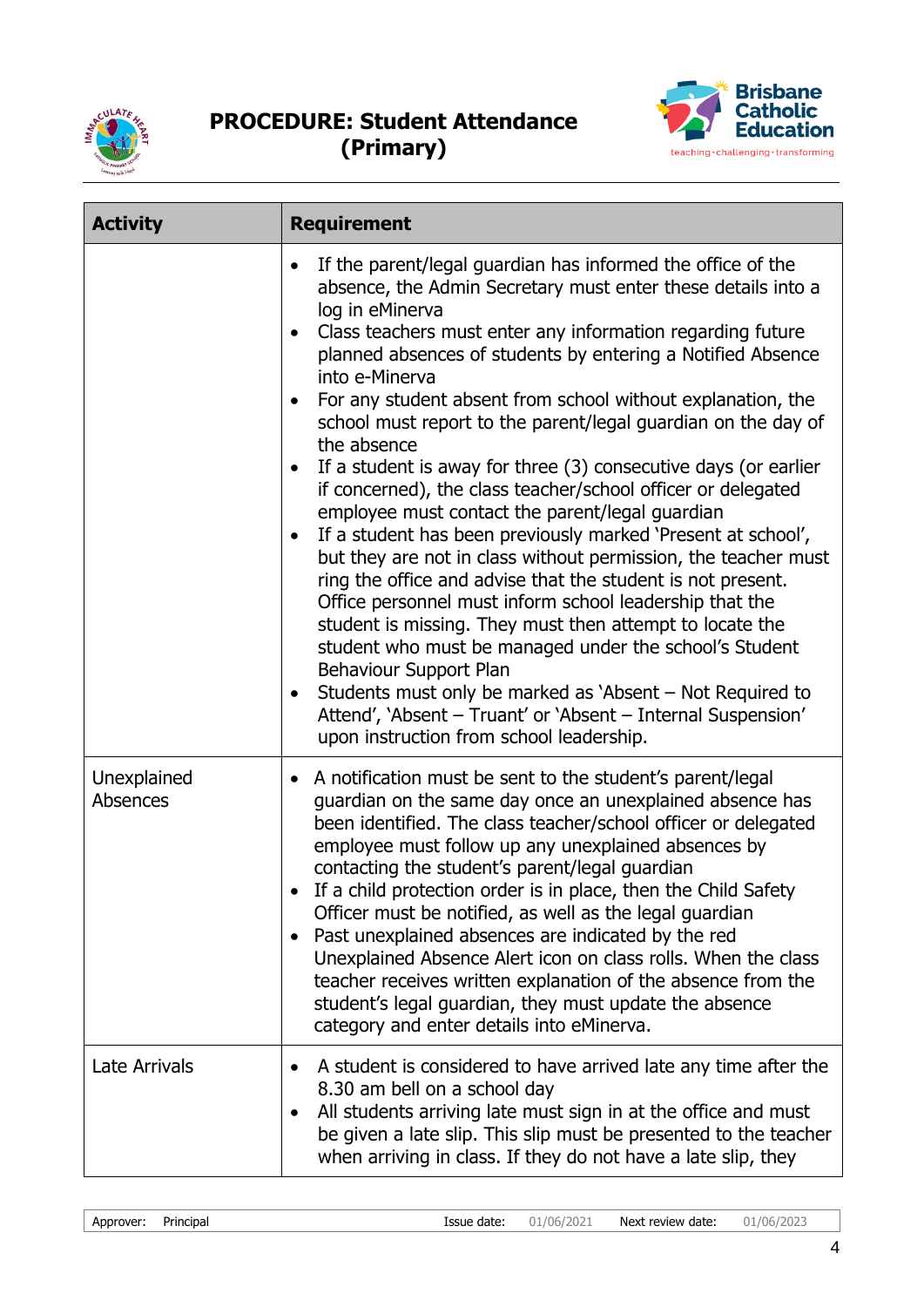



| <b>Activity</b>                          | <b>Requirement</b>                                                                                                                                                                                                                                                                                                                                                                                                                                                                                                                                                                                                                                    |
|------------------------------------------|-------------------------------------------------------------------------------------------------------------------------------------------------------------------------------------------------------------------------------------------------------------------------------------------------------------------------------------------------------------------------------------------------------------------------------------------------------------------------------------------------------------------------------------------------------------------------------------------------------------------------------------------------------|
|                                          | must be sent to the office to sign in<br>If class teachers observe a student has made a habit of<br>arriving late, or is late for three consecutive days, they must<br>contact the student's parent/legal guardian as per this<br>procedure<br>An SMS message must be sent to the student's parent/legal<br>guardian advising their child has arrived late to school.                                                                                                                                                                                                                                                                                 |
| <b>Early Departures</b>                  | A student is considered to have departed early any time<br>before 2.40pm on a school day. All students leaving early<br>must provide a note from the parent/legal guardian in their<br>diary to their class teacher. The class teacher must sign that<br>they have sighted this note. Only students who have notes<br>signed by their class teacher must be given permission to sign<br>out of the office<br>An SMS message must be sent after school finishes advising<br>Main Contacts their student has signed out early.                                                                                                                          |
| <b>SMS Messages</b>                      | Unexplained Absences: An SMS message must be sent to the<br>$\bullet$<br>student's parent/legal guardian on the same day once an<br>unexplained absence has been identified<br>Any incorrect messages caused by incorrect roll-marking must<br>be made known to the APRE/Principal. The teacher must<br>follow up by telephoning the student's parent/legal guardian.                                                                                                                                                                                                                                                                                 |
| Non-Marking of<br><b>Electronic Roll</b> | If the school computer system is offline, hard copies of all<br>$\bullet$<br>class rolls must be provided by the office. Once the system is<br>online the class teacher must mark the roll in eMinerva so that<br>the records are correct. This may be done the next day, if<br>necessary. Only administrators can amend marked rolls in<br>consultation with the APRE<br>In the event of an emergency evacuation, hard copies of rolls<br>must be taken to the evacuation area and be marked by class<br>teachers. Class teachers must advise the APRE of any<br>unexplained absentees<br>During an emergency lockdown, the roll must not be marked. |
| <b>Activities</b>                        | An activity must be entered into eMinerva for students<br>attending excursions, camps, and other school-based activities<br>A yellow alert will appear next to the student's name on class<br>$\bullet$<br>rolls to indicate the student has a timetable clash. The activity                                                                                                                                                                                                                                                                                                                                                                          |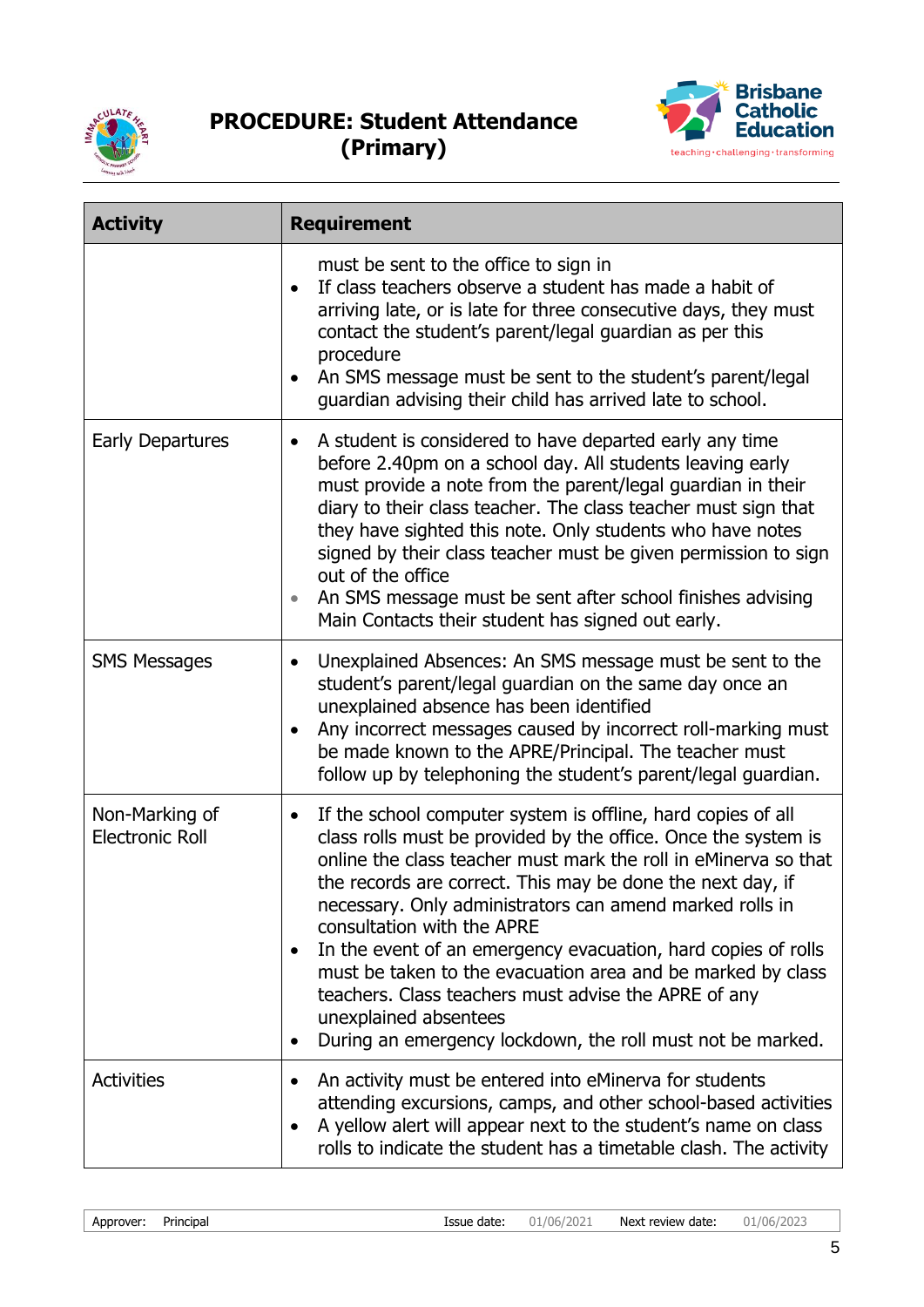



| <b>Activity</b>                  | <b>Requirement</b>                                                                                                                                                                                                                                                                                                                                                                                   |
|----------------------------------|------------------------------------------------------------------------------------------------------------------------------------------------------------------------------------------------------------------------------------------------------------------------------------------------------------------------------------------------------------------------------------------------------|
|                                  | must be marked by the employee responsible for the event,<br>e.g., 'Present – Work Study'; 'Present – Excursion'. This<br>attendance category will automatically inherit through the rest<br>of the student's timetable for the day<br>These attendance categories must not be changed, unless the<br>student is present at school and then the category must be<br>changed to 'Present - In Class'. |
| Relief and supervising<br>staff  | Relief staff must have access to the school portal and<br>eMinerva using their own BCE username and password and<br>must mark attendance in eMinerva for each class they are<br>supervising<br>Teachers conducting supervision must mark attendance in<br>eMinerva for the class they are supervising in accordance with<br>this procedure.                                                          |
| Part-time Students               | Part time students must sign in and out of the school office on<br>$\bullet$<br>arrival or departure as per arrangements made.                                                                                                                                                                                                                                                                       |
| Mobile Attendance<br>Application | Teachers wishing to use this application can access it via their<br>$\bullet$<br>school portal and entering their BCE username and password.<br>The User Guide – Mobile Attendance Application must be read<br>prior to use.                                                                                                                                                                         |

### **4. PERFORMANCE**

The school must perform high-level check of this procedure annually and a detailed review at least once every two (2) years.

## **5. REFERENCES AND DEFINITIONS**

### **5.1 References**

- Attendance Description of Attendance Categories
- Attendance How to Mark Bulk Attendance Late Arrival or Early Departure
- Attendance Accessing Another Teacher's Roll
- Attendance How to Manage Unexplained Absences
- Security Relief Staff
- Attendance How to Mark Attendance (Teaching and Administration Staff)
- Student Attendance policy.

### **5.2 Definition**

| Unexplained absence   An unexplained absence occurs when the student is not present |
|-------------------------------------------------------------------------------------|
| at school and the parent/legal guardian does not contact the                        |